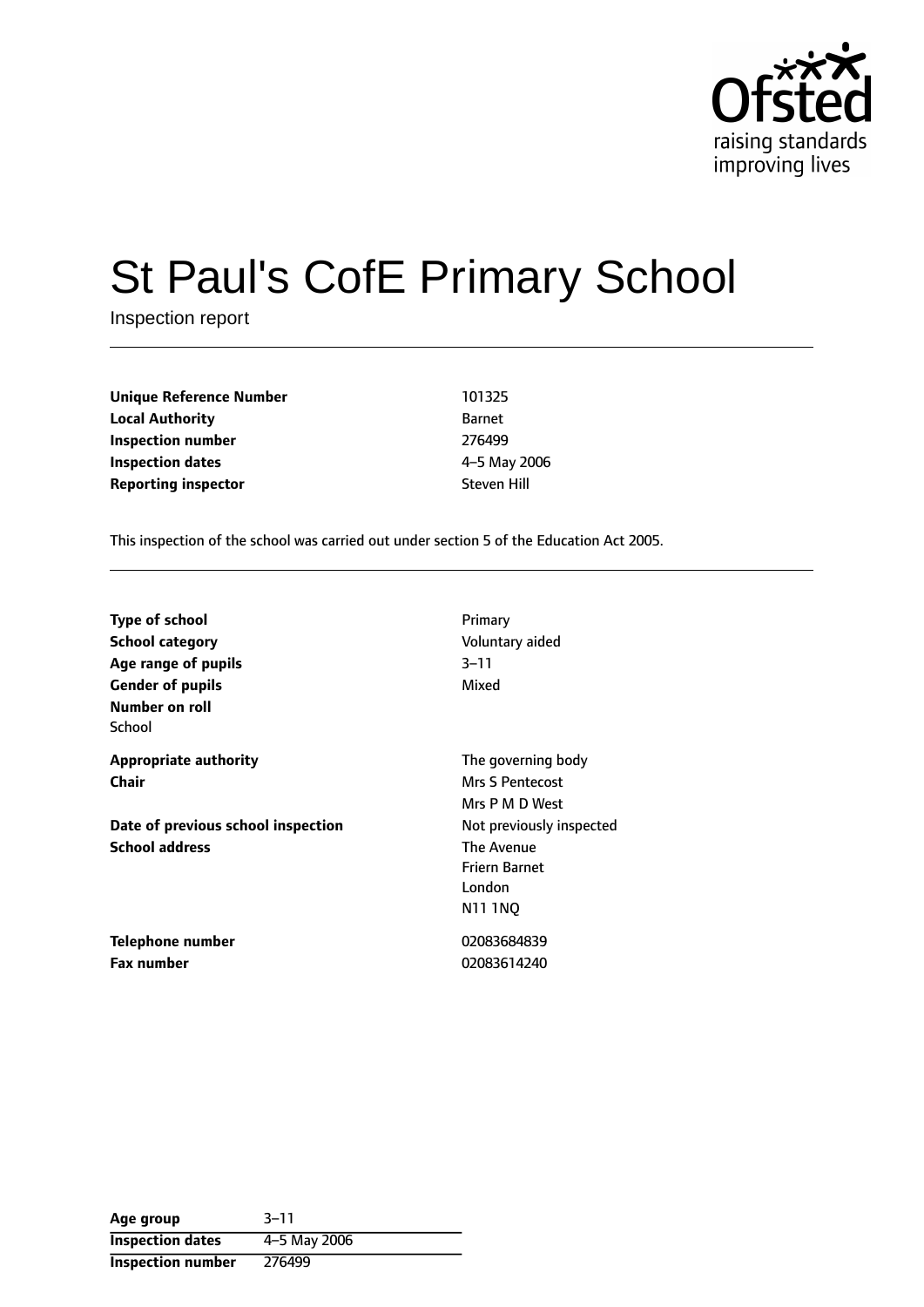.

© Crown copyright 2006

#### Website: www.ofsted.gov.uk

This document may be reproduced in whole or in part for non-commercial educational purposes, provided that the information quoted is reproduced without adaptation and the source and date of publication are stated.

Further copies of this report are obtainable from the school. Under the Education Act 2005, the school must provide a copy of this report free of charge to certain categories of people. A charge not exceeding the full cost of reproduction may be made for any other copies supplied.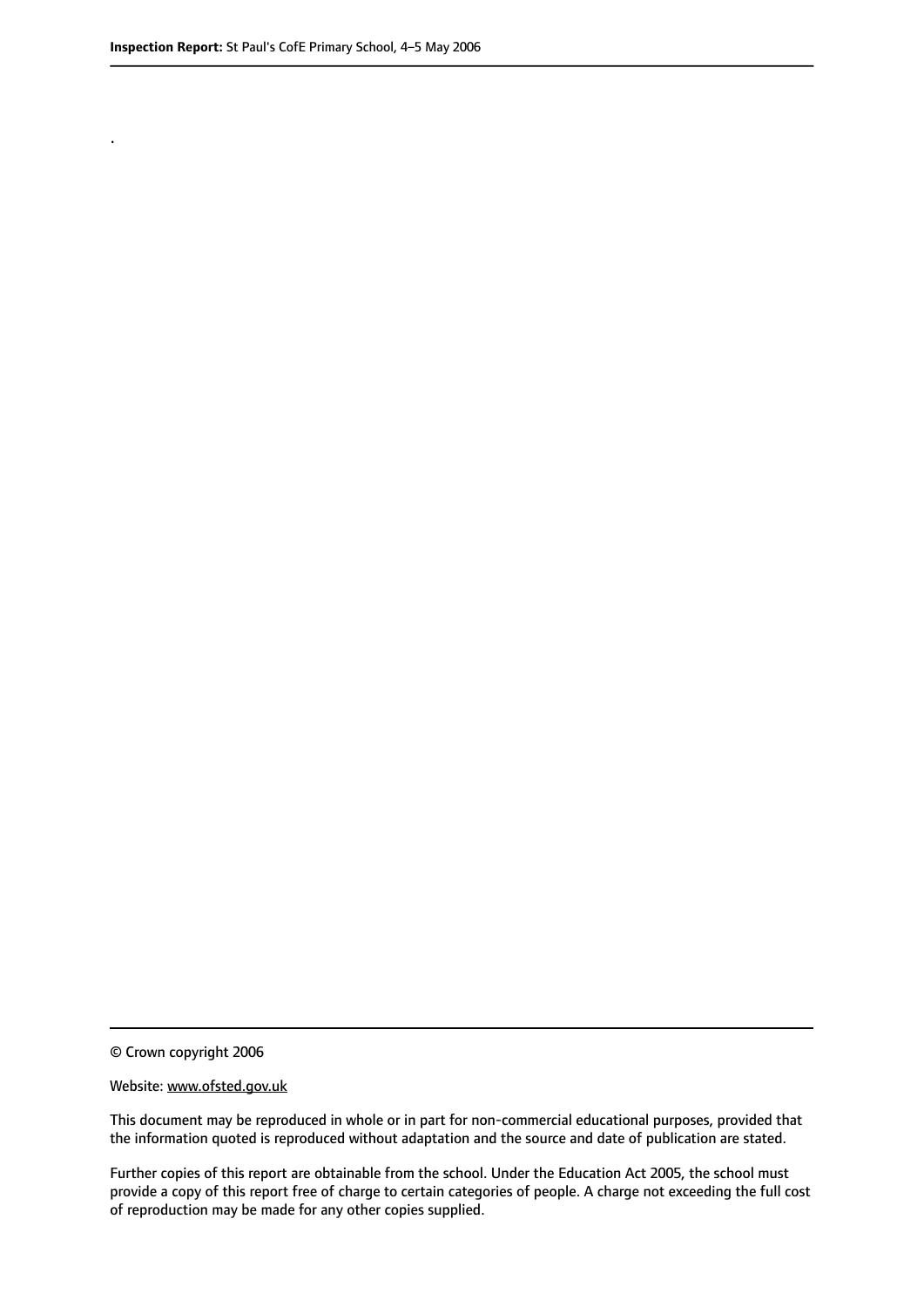# **Introduction**

The inspection was carried out by two Additional Inspectors.

## **Description of the school**

This is an average-sized primary school with a nursery. Just under half the pupils are of White British origin, with the rest from a variety of minority ethnic backgrounds. About a third of pupils have a home language other than English, double the number at the last inspection. Pupils' social circumstances are broadly average. An average number of pupils have learning difficulties or disabilities. Children start in the nursery with average skills, although a small minority are behind their classmates in speaking English. Mobility is average. The school appointed a new headteacher in September 2005, after a two-year period of considerable instability in leadership and staffing.

### **Key for inspection grades**

| Grade 1 | Outstanding  |
|---------|--------------|
| Grade 2 | Good         |
| Grade 3 | Satisfactory |
| Grade 4 | Inadequate   |
|         |              |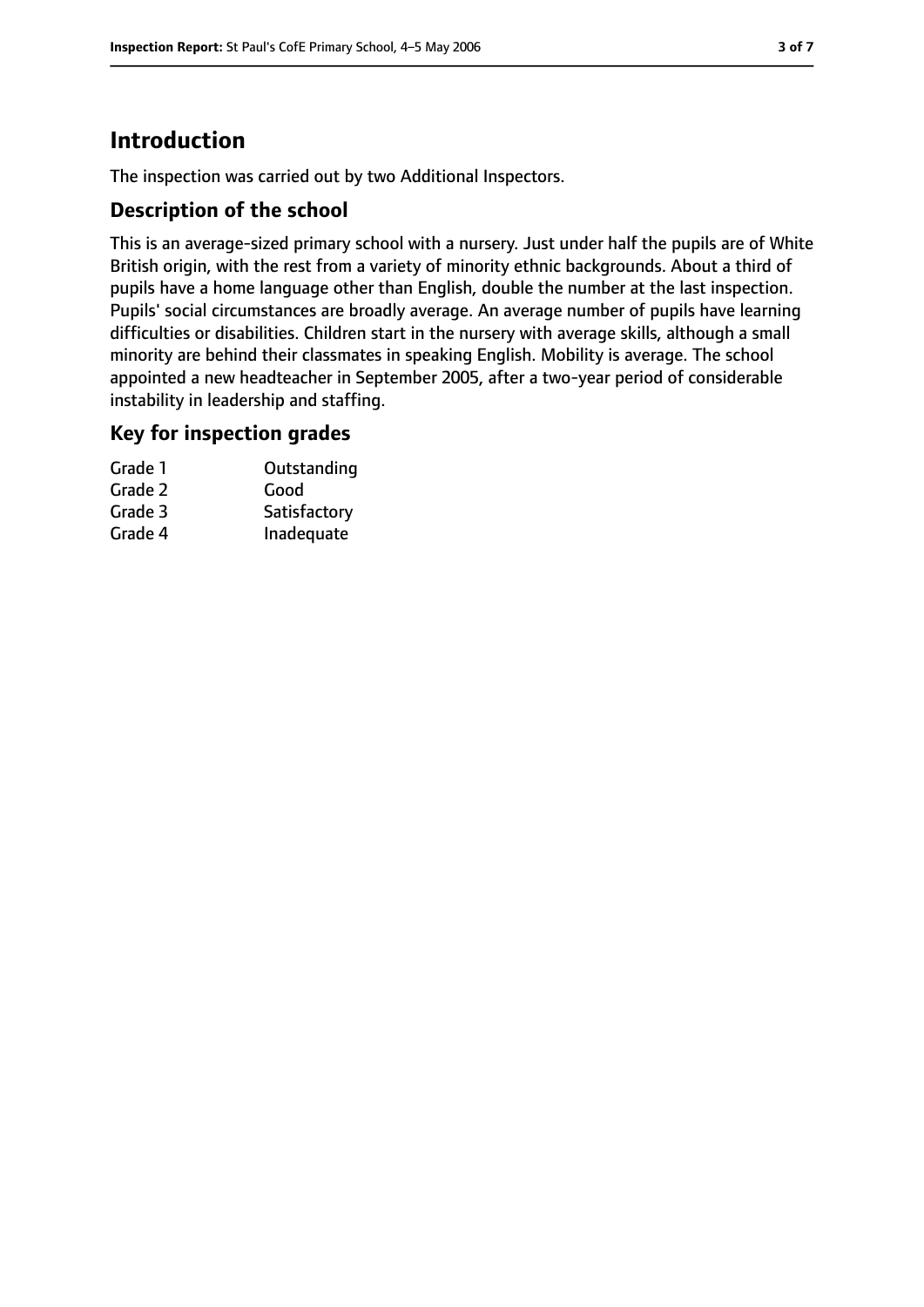# **Overall effectiveness of the school**

#### **Grade:**

## **What the school should do to improve further**

\* Improve the accuracy of the tracking of pupils' progress and make better use of results to improve achievement.

\* Improve the planning for links between different subjects of the curriculum. In particular, make more use of ICT to support work in other subjects.

# **Achievement and standards**

**Grade:**

# **Personal development and well-being**

**Grade:**

# **Quality of provision**

## **Teaching and learning**

#### **Grade:**

Teaching and learning are good and this underpins the good progress pupils make. Although the school correctly identified occasional weaknesses in teaching, the strengths considerably outweigh these and inspectors judge that teaching is good overall. Good teaching was observed in every class during the inspection. Teachers manage classes very well so that pupils' behaviour is good and they work hard. Relationships are very strong. Pupils enjoy their lessons because teachers plan interesting things for them to do. Staff in the Foundation Stage, use their thorough understanding of how young children learn to ensure good progress.

Work is planned carefully to match individual needs and pupils' progress in lessons is carefully monitored. Good use is made of the skilled support staff to help pupils learn, particularly those who have learning difficulties. Teachers make consistently good use of the interactive whiteboards to make their explanations clear and to enthuse pupils. Where teaching is weaker, too slow a pace or gaps in teachers' subject knowledge are often the reasons. Marking is satisfactory, but does not always give pupils guidance on how to improve.

## **Curriculum and other activities**

#### **Grade:**

The curriculum issatisfactory and meets national requirements. Pupils have good opportunities to develop their literacy and numeracy skills and to use them in other subjects. Provision for pupils' individual needs is very good, both in class and in well-focused group work. However, planning does not make sufficient links between different subjects. Provision for ICT lessons is good in the computer suite, but there are too few opportunities to use pupils' ICT skills in other lessons. Provision for music is strong.

The school uses the talents of its diverse community well. Pupils learn about a range of different cultures, for example through links with a school in Kenya. In the Foundation Stage, there is a rich and practical curriculum that enables children to settle quickly to school and make good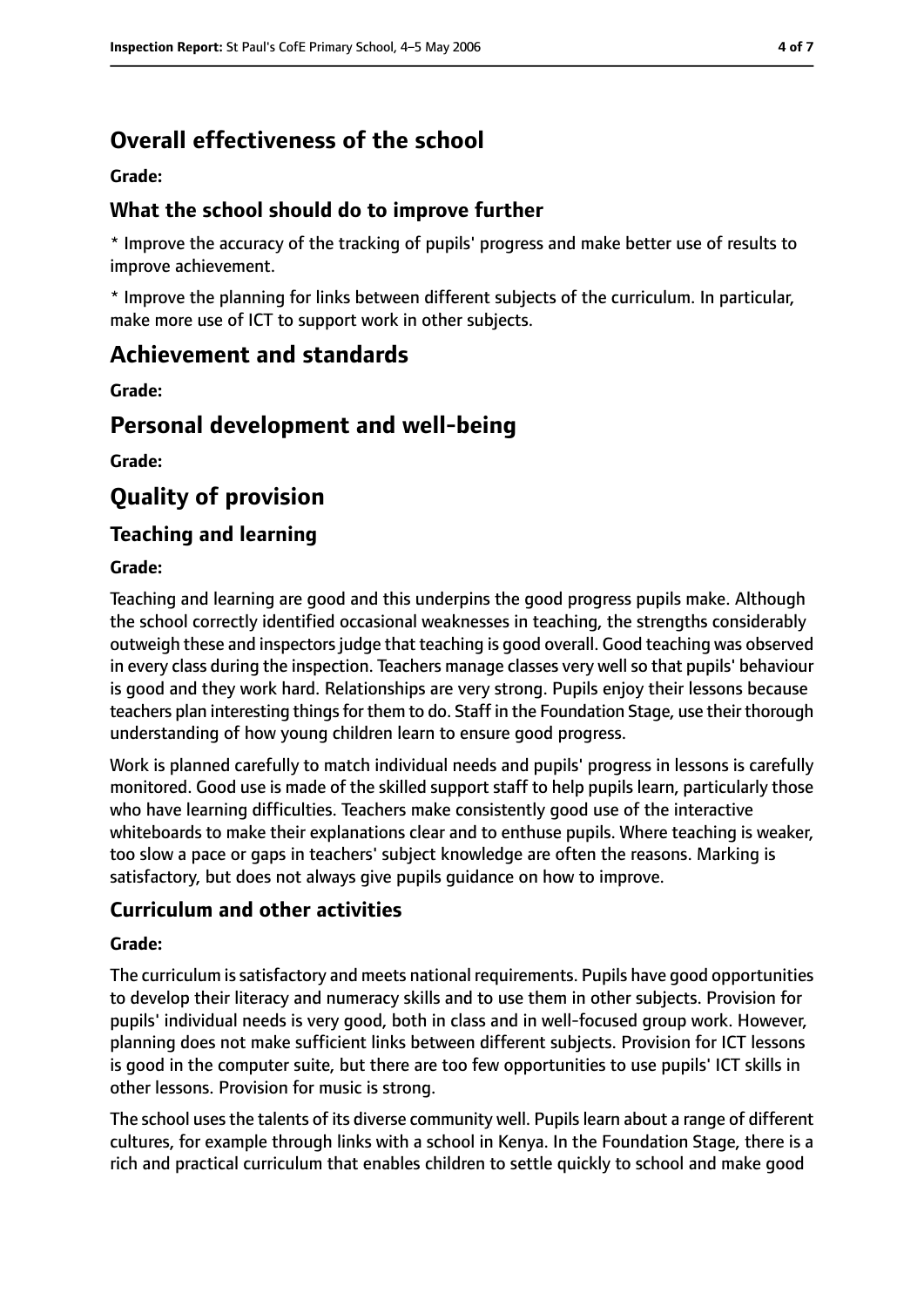progress. Pupils have good opportunities to work collaboratively. They are enabled to contribute effectively to decisions about improving their school.

A wide range of very well attended activities enhances the curriculum. There is a good mix of sport, art, music, drama, French and ICT. School concerts develop pupils' enjoyment, confidence and team-work.

# **Care, guidance and support**

#### **Grade:**

The school is a calm and orderly community where pupils have good opportunities to flourish academically and personally. All are valued for what they bring to school and are taught, from Nursery onwards, to be independent and to work collaboratively. Systems, including child protection procedures, to keep all children safe and to care for the most vulnerable, are securely in place. Health and safety policies are rigorously applied. Bullying is rare and improved procedures, after a survey of pupils' views, ensure that issues are addressed promptly. Parents value the regular newsletters informing them about their children's progress and how they can contribute.

Pupils with learning difficulties and disabilities have individual plans that suit their needs well. The gifted and talented pupils are also identified and suitably catered for, an improvement since the last inspection. The tracking of pupils' progress has improved but individual targets are not set for all pupils to make clear what the next steps in their learning should be.

# **Leadership and management**

**Grade:**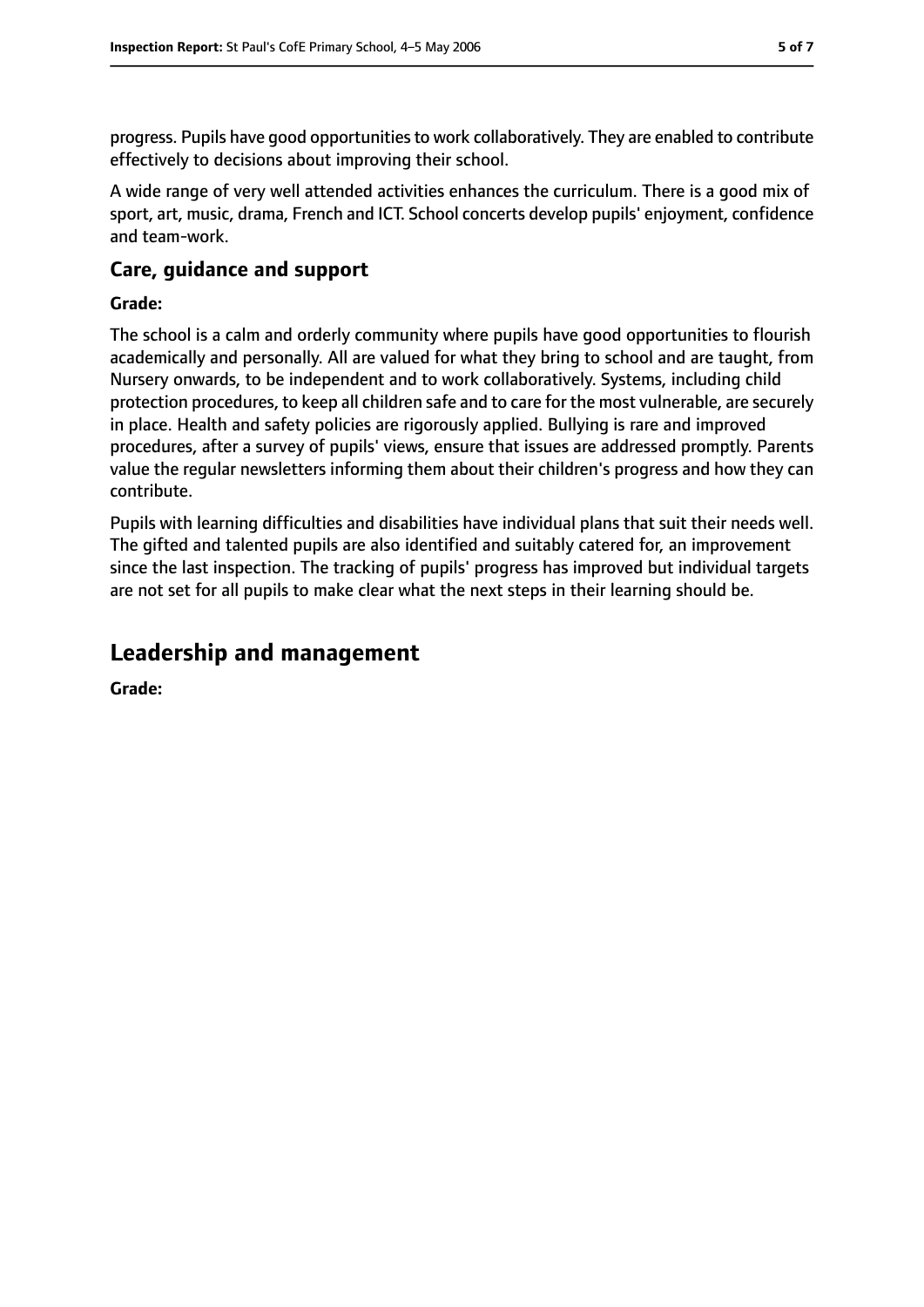**Any complaints about the inspection or the report should be made following the procedures set out in the guidance 'Complaints about school inspection', which is available from Ofsted's website: www.ofsted.gov.uk.**